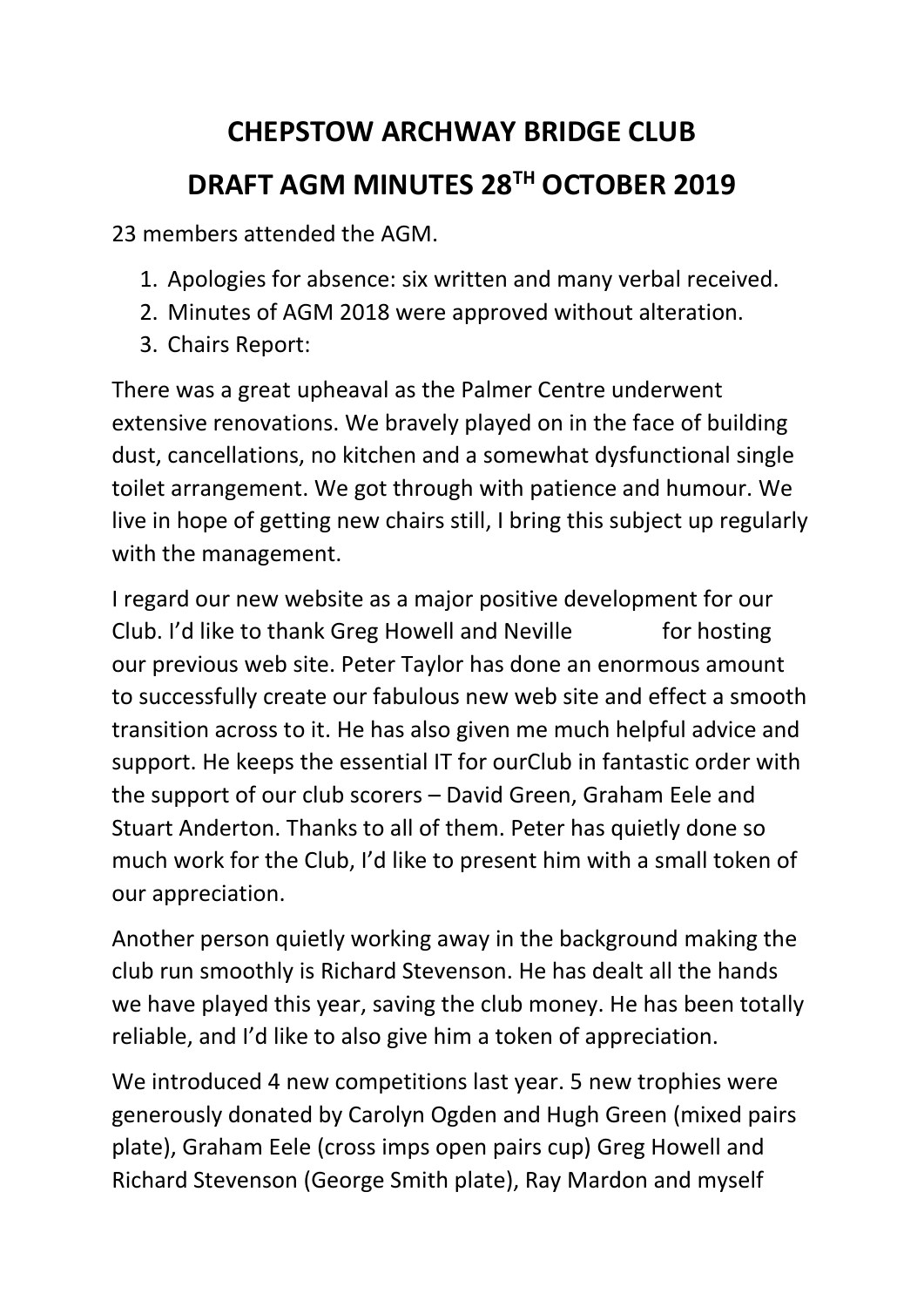(mens pairs trophy) and Sue Blake (ladies pairs plate). This year we will run ladies and mens pairs on the same night, so there will be 4 competitions including the Claret Cup all on Monday nights. The intention behind the competitions is to encourage inclusive participation and to make them enjoyable occasions. I was so pleased to see there was a great turnout for the Claret Cup last week.

Sue Blake organised our local derby with Monmouth Bridge Club this year, thanks go to her. It was a good fun event we did eventually work out the scoring.

We had three lovely parties at Christmas, Easter and the Summer. I thought they were really fun and I hope everyone who came enjoyed themselves.

We had two well attended charity events. The Chairs charity event raised £360 for Barnardos, and the e cats sims event raised £210 for Children in Need. What a lovely generous lot you are!

Graham Eele thought up the splendid idea of holding an open meeting in July. It was well attended and produced some very interesting ideas and points of view. It was great to get all your input, and I think it would be valuable to hold a similar meeting on an annual basis.

The Club has had successes in outside competitions this year. Greg and Richard were our entry in the Champion of Champions national pairs competition, they did really well. They were joint  $8<sup>th</sup>$  out of a national field of 24, well done guys! Our teams of eight (capt Richard Stevenson) got through to the national finals. One of our East Wales league teams got promoted up a division (capt Sue Blake) and we have a team up there in the first division (capt Brian Harden). This year there is a third team entering the league (capt Ray Mardon)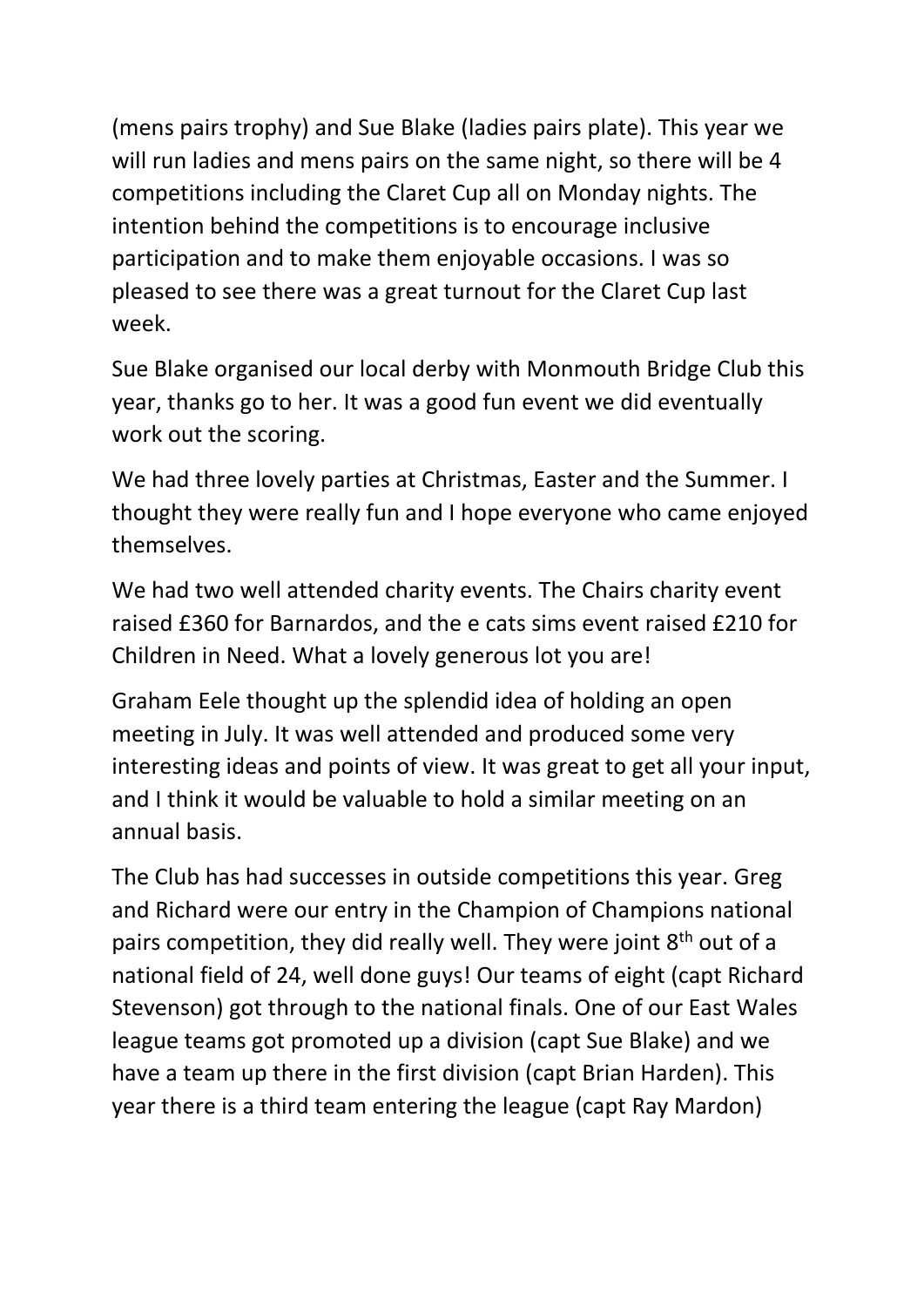I thought you might be interested in looking at this bar chart about attendance figures.

As you can see Thursday is paying its way but it is the least attended night. Wednesday and Monday are roughly on a par. Attendance was poor in September on all nights, I suspect a lot of people were away. Over the course of the building works attendance was also a little down.

I think on the whole the chart demonstrates the numbers are holding up well. It would be nice to see Thursday numbers going up, but it has not been subsidised by the other nights.

Lastly I would just like to thank all of you who contribute to the weekly running of the Club – all you directors and scorers and setters up, all you providers of party food.

Thanks for the fun and the great bridge this Year!

4.Treasurer's Report. This was prepared by John Whiteside and read verbatim by the Chair:

Apologies for not being here this evening.

As anticipated this year has been quite challenging financially: Our expenditure for the year exceeded our income by £582 and this was with the benefit of a contribution of £125 from the WBU and a temporary reduction of rent from the Palmer Centre whilst building work was being done. We will not have these benefits next year. However, our cash holding showed a more modest decline of £360 to about £3,200.

The membership this year was 83, a small drop from last year. However, the table numbers were similar, although undoubtedly we have been adversely affected by increased competition.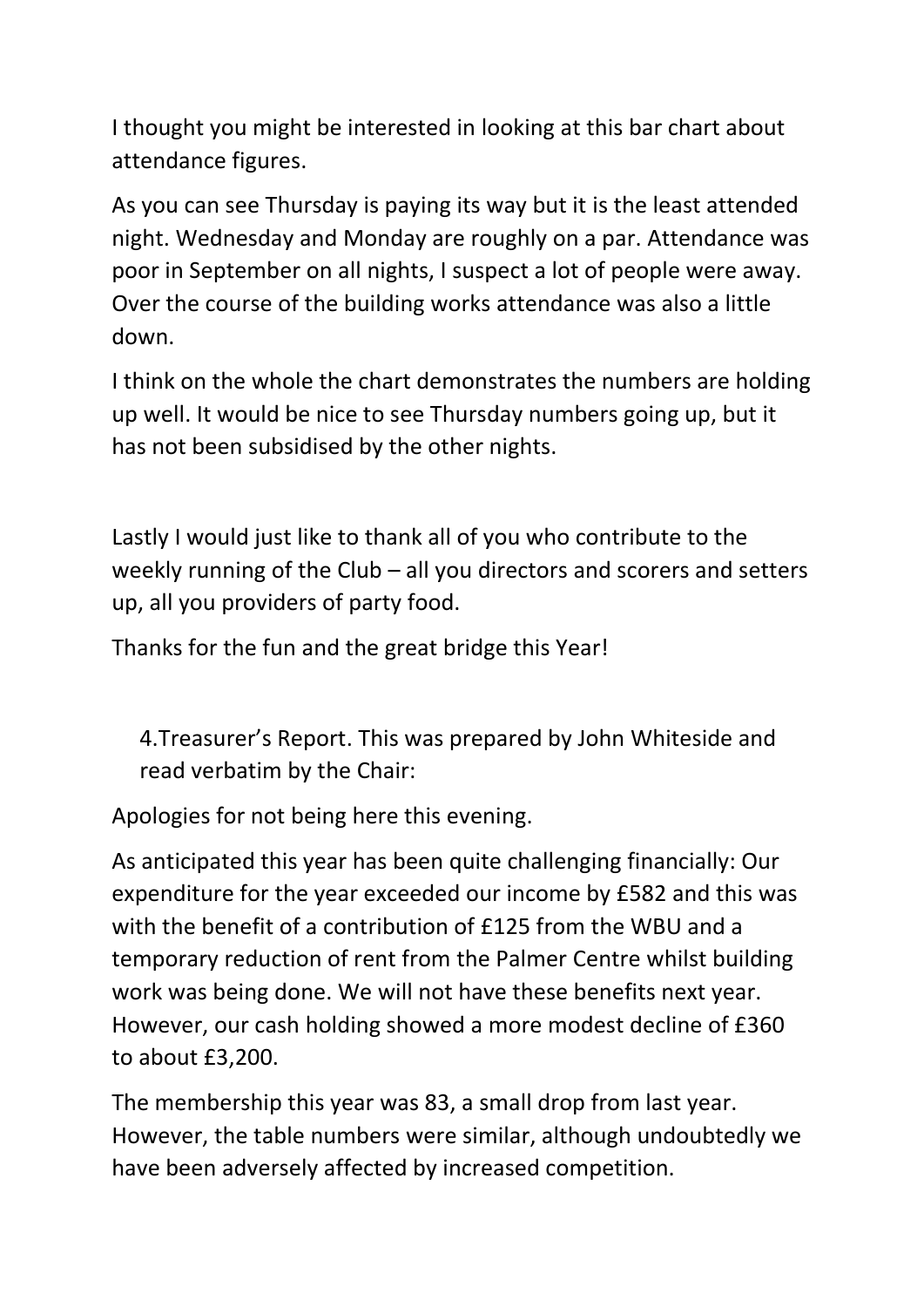Our expenditure this year has been considerable, with the rent for the Palmer Centre weighing heavily on our finances. Apart from the rent and to a lesser extent depreciation of the equipment, other major items of expense include a major upgrade of the Duplimates and Sheilas attendance on an EBU course for trainers. The club also rightly sponsored our (successful) teams in various events.

We have purchased a new computer, new stock of playing cards and new bidding cards.

We also introduced master points last year. Should this be continued, the cost would be about £200 per year.

We now subscribe to Bridgewebs, which is a great improvement on the earlier web site.

The effect on our finances caused by the rent is considerable. Not withstanding any other expenses, we now require 4.25 tables a night just to pay the rent, a number not always achieved, particularly on Thursday.

The Club subscription will remain at £7.50. However, the WBU have raised their subscription by £1 to £11. Therefore, I propose to raise the total cost of subscription to £18.50 to cover this.

Although we have reasonable cash reserves of over£3,000 for a club of this size, I would not like it to fall much below this. However, unless finances improve, particularly the table numbers, I think that table money might have to rise eventually, although there are no immediate plans for this to happen. However, any increase in rent would almost certainly cause an increase in table money.

Many items of expenditure this year were exceptional and are not expected to be repeated in the coming year. Provided that table numbers remain steady I would hope that any losses, if any, would be greatly reduced.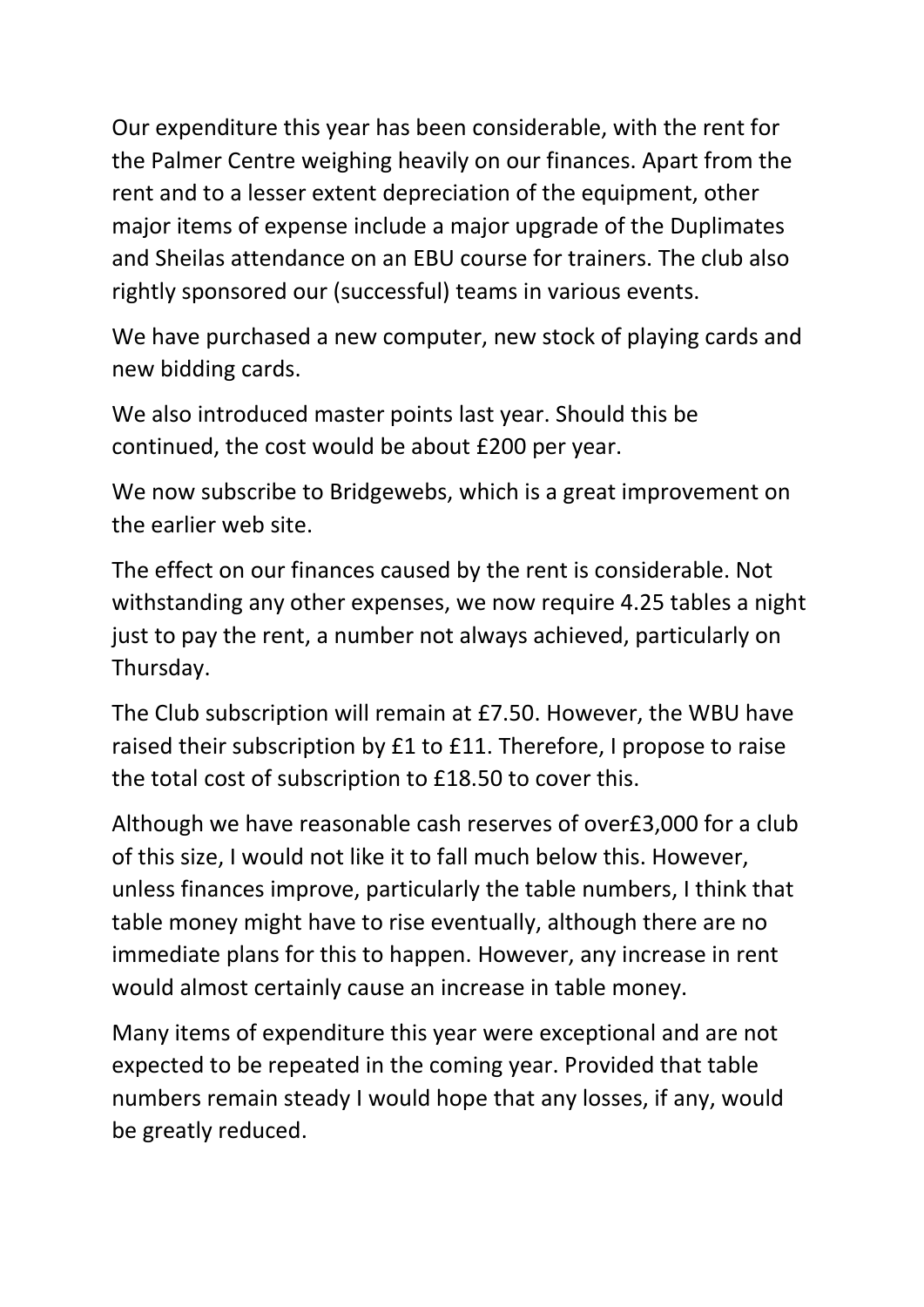Finally, I would like to thank Hugh Green for auditing these accounts and for help in the printed presentation of the accounts.

The accounts were adopted by the meeting (proposed Tony Waters, seconded by Bridget Evans)

Hugh Green has indicated he is prepared to continue in the role of Auditor and this was approved by the meeting.

Matters Arising:

Review of Master Points: There was a discussion about the options regarding Master Points. Ray Mardon pointed out that £125 would need to be repaid to WBU if Master Points were discontinued in the next four years. There was some support for them to be awarded only on Mondays ( 5 votes) but the majority (11 votes) wanted to keep them unchanged. No-one voted for their discontinuation. There will be a review next year.

Afternoon Bridge: Only 2 members showed interest in this.

Annual Open Meeting: the meeting approved this to be on the Club calendar.

Annual Subscription: Subscription raise by £1 approved unanimously. (proposed John Mayo, seconded Dave Smith)

Election of Officers: The committee were re-elected en bloc. Dave Smith was elected as an additional committee member.

There were no motions received.